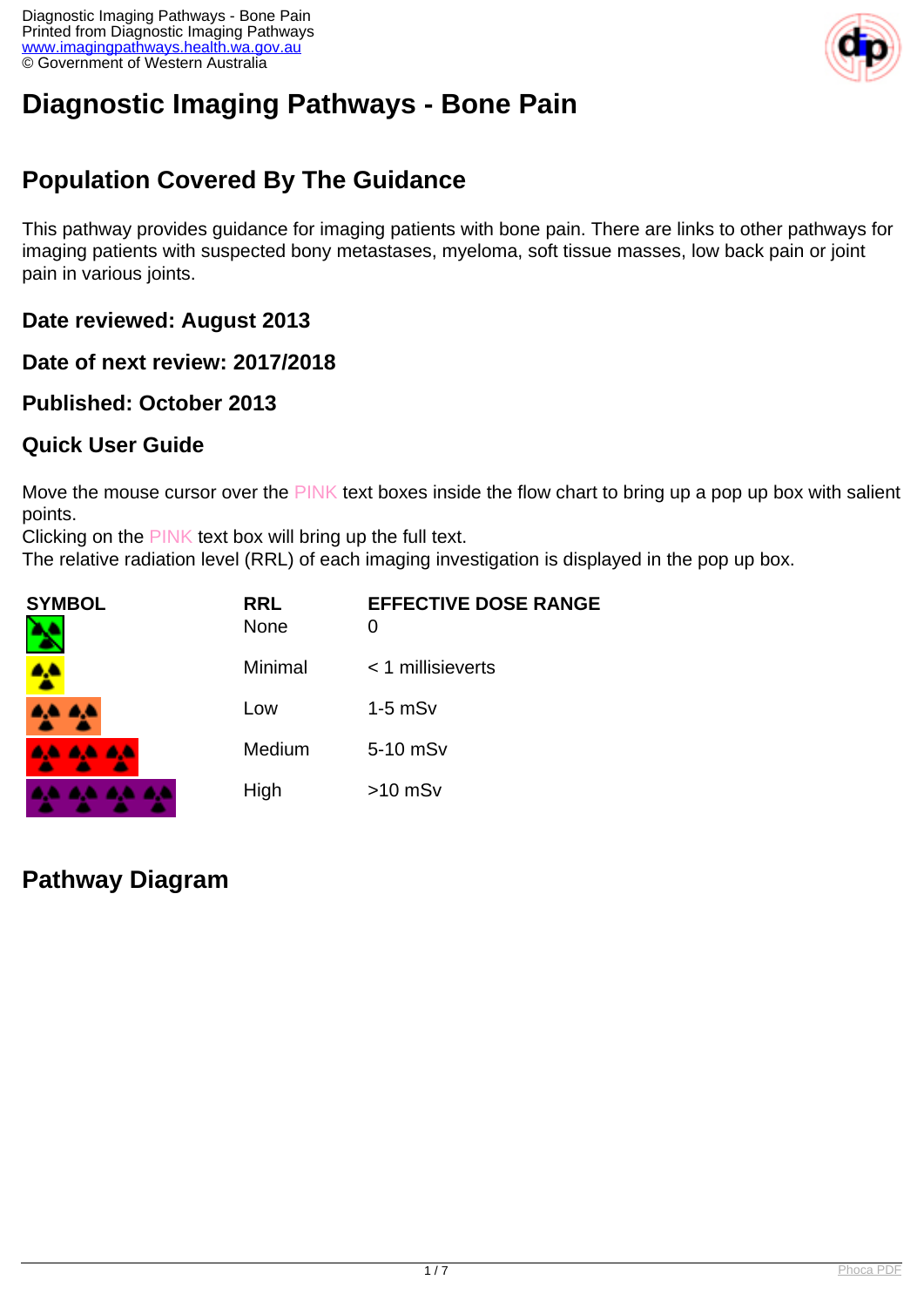Diagnostic Imaging Pathways - Bone Pain Printed from Diagnostic Imaging Pathways [www.imagingpathways.health.wa.gov.au](http://www.imagingpathways.health.wa.gov.au/) © Government of Western Australia





# **Image Gallery**

Pending clarification of consent

# **Teaching Points**

- Plain radiography of the symptomatic area is the initial investigation of choice for bone pain or suspected primary bone lesion. Most primary bone tumours are benign, but primary malignant bone tumours are an important cause of cancer morbidity and mortality in young people
- Advanced imaging modalities provide complimentary information to each other
- MRI is generally the advanced imaging modality of choice to further characterise radiograph findings or to further investigate persisting localised symptoms after a normal radiograph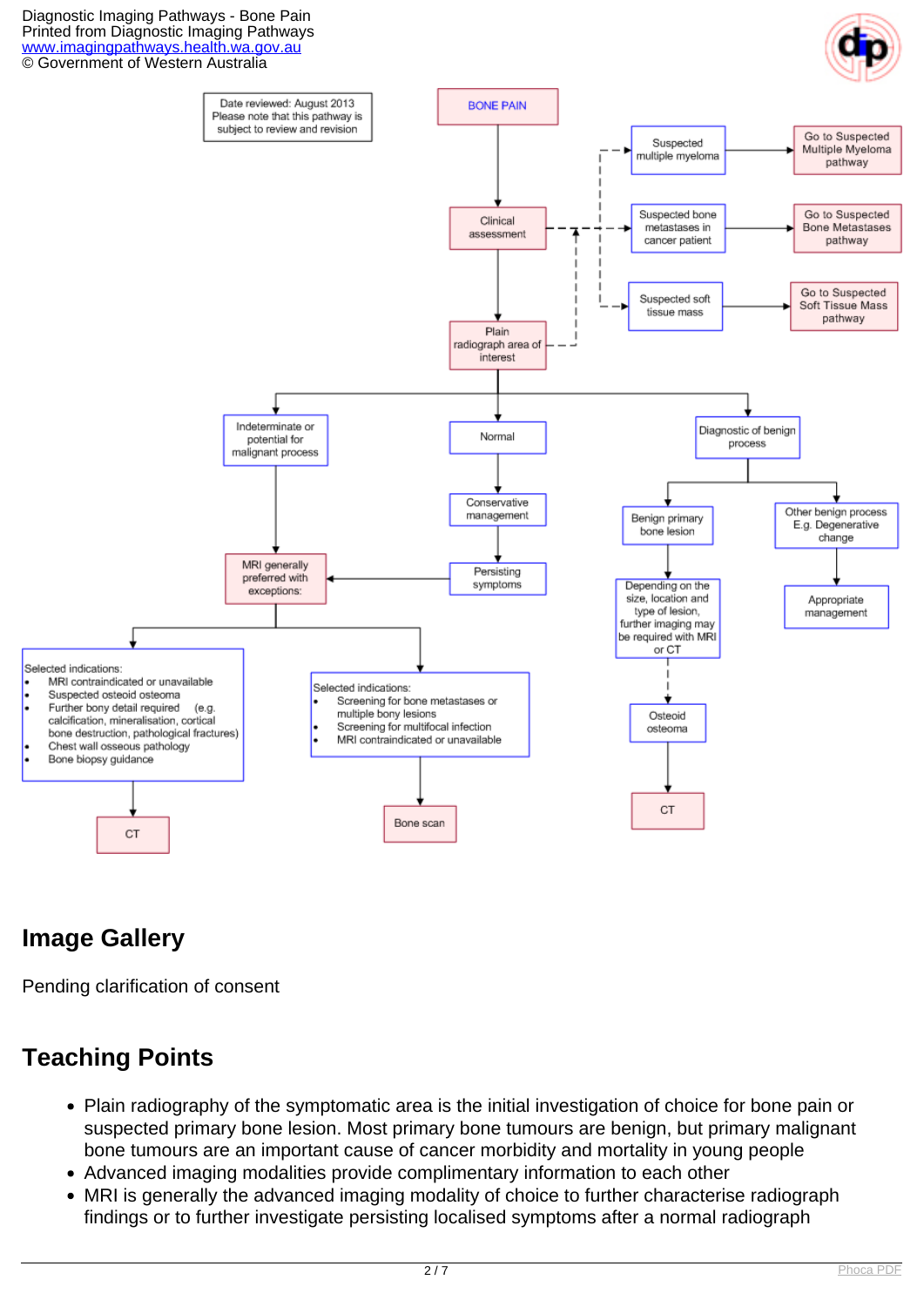

- CT is useful to further define bony anatomy and in suspected osteoid osteoma and bone biopsy guidance
- Nuclear medicine studies are useful in suspected multifocal osseous pathology (e.g. bony metastases, osteomyelitis), metabolic bone disease and inflammatory arthropathy.
- If lesion diagnosis is uncertain and management will be altered, bone biopsy can be considered after review by a musculoskeletal tumour surgeon, taking into account lesion accessibility and patient comorbidities

# **Red Flags: Clinical Assessment in Bone Pain**

- 'Red flags' that prompt imaging include signs and symptoms suggestive of malignancy, infection, fracture or certain rheumatological, metabolic or neurological conditions
- A patient with symptoms suggestive of bone cancer or sarcoma should have specialist referral. A history of increasing, unexplained or persistent bone pain, particularly pain at rest (especially if not in the joint), an unexplained limp, or a mass/swelling arising from any bone should be investigated urgently [1](index.php/imaging-pathways/musculoskeletal-trauma/musculoskeletal/bone-pain?tab=references#1)
- In older patients metastases, myeloma or lymphoma, as well as sarcoma, should be considered [1](index.php/imaging-pathways/musculoskeletal-trauma/musculoskeletal/bone-pain?tab=references#1)

### **Plain Radiography**

- Initial imaging modality of choice for patients with localised bone pain to screen for tumours and tumour-like conditions [2](index.php/imaging-pathways/musculoskeletal-trauma/musculoskeletal/bone-pain?tab=references#2)
- If radiographic features are definitively benign, further imaging may not be necessary unless further anatomic information is required, there is concern of secondary complications (such as pathological fracture) or surgery is contemplated [2](index.php/imaging-pathways/musculoskeletal-trauma/musculoskeletal/bone-pain?tab=references#2)
- If multiple myeloma is suspected a radiographic skeletal survey is more sensitive than bone scintigraphy [3](index.php/imaging-pathways/musculoskeletal-trauma/musculoskeletal/bone-pain?tab=references#3) and still considered the gold standard initial imaging modality to detect osteolytic lesions [4](index.php/imaging-pathways/musculoskeletal-trauma/musculoskeletal/bone-pain?tab=references#4)
- A patient with persistent pain after conservative management should have further imaging despite normal radiographs, as substantial bone mineral content loss has to occur before changes become radiographically apparent

## **Magnetic Resonance Imaging (MRI)**

- MRI can further evaluate indeterminate or potentially malignant findings on radiography or bone scan, providing superior contrast resolution, anatomical detail and assessment of bone marrow and soft tissue involvement [5-10](index.php/imaging-pathways/musculoskeletal-trauma/musculoskeletal/bone-pain?tab=references#5)
- It is the localised advanced imaging modality of choice for suspected osteomyelitis, primary or secondary bone tumour, occult stress or pathological fracture and soft tissue mass that may be associated with bone pain
- Allows definition of bone tumour size and local intraosseous and extraosseous extent, and is useful in the assessment of tissue characteristics, vascularity and necrosis [11-14](index.php/imaging-pathways/musculoskeletal-trauma/musculoskeletal/bone-pain?tab=references#11)
- Limitations
	- Longer scanning time and respiratory movement artefact mean MRI is not as well suited to depicting the thoracic wall. [6](index.php/imaging-pathways/musculoskeletal-trauma/musculoskeletal/bone-pain?tab=references#6) CT is better suited
	- Contraindicated in the presence of a ferromagnetic substance; e.g. pacemaker, aneurysm clip, cochlear implant, ocular foreign body, spinal cord stimulator and some stent materials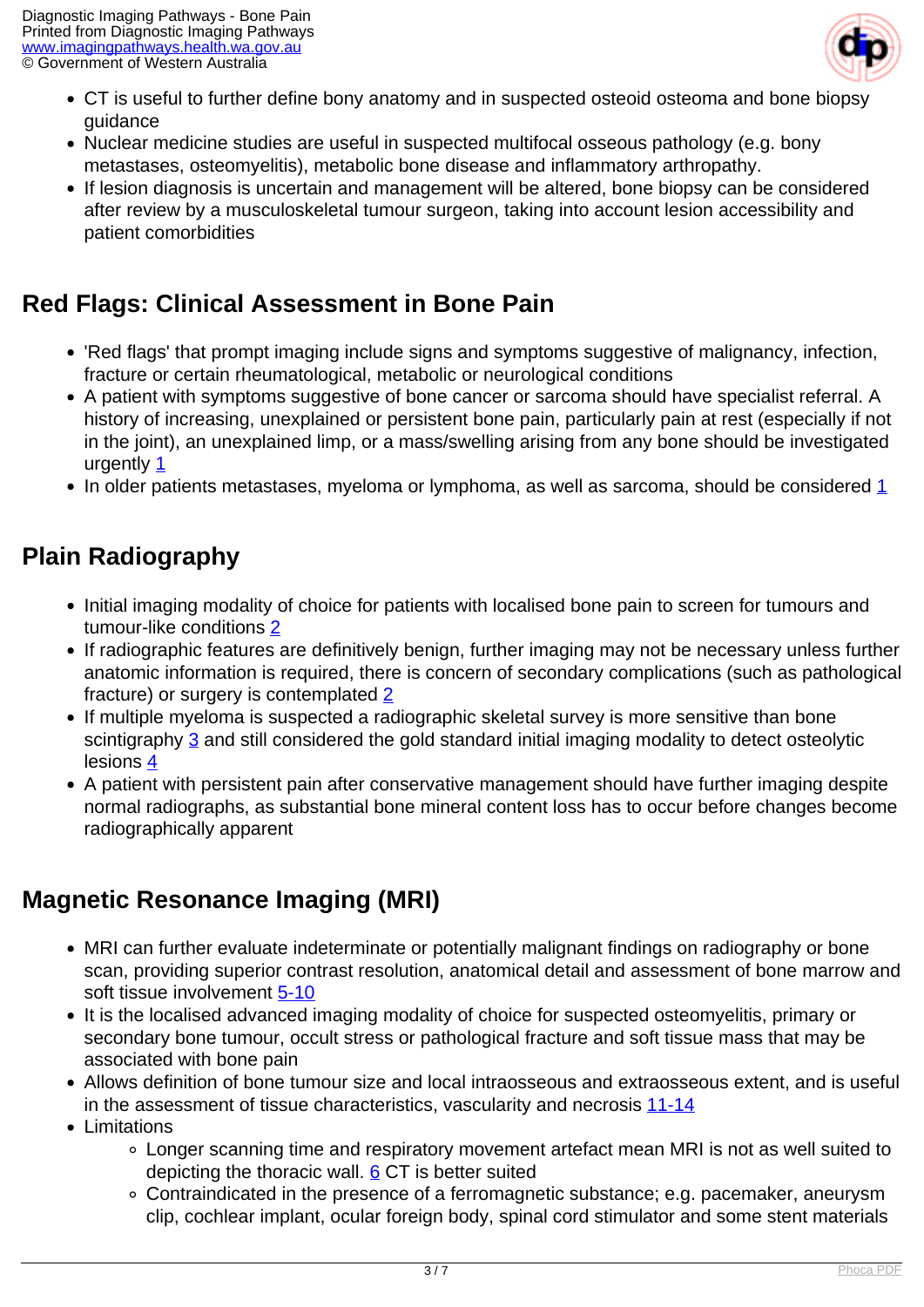

# **Computed Tomography (CT)**

- Alternative if MRI is contraindicated or unavailable
- Superior to MRI in revealing cortical integrity and the extent of structural destruction. [6](index.php/imaging-pathways/musculoskeletal-trauma/musculoskeletal/bone-pain?tab=references#6).[8](index.php/imaging-pathways/musculoskeletal-trauma/musculoskeletal/bone-pain?tab=references#8) Useful for further evaluation of matrix mineralisation, calcification, cortical or periosteal involvement and pathological fractures [2](index.php/imaging-pathways/musculoskeletal-trauma/musculoskeletal/bone-pain?tab=references#2),[10](index.php/imaging-pathways/musculoskeletal-trauma/musculoskeletal/bone-pain?tab=references#10)[,13](index.php/imaging-pathways/musculoskeletal-trauma/musculoskeletal/bone-pain?tab=references#13)
- More accurate than MRI in detecting the characteristic nidus of osteoid osteoma, a benign tumour which usually affects the long bones, particularly the proximal femur and tibial shaft, [15,16](index.php/imaging-pathways/musculoskeletal-trauma/musculoskeletal/bone-pain?tab=references#15) although the use of dynamic gadolinium-enhanced MRI improves nidus conspicuity compared to CT, especially at atypical sites [17](index.php/imaging-pathways/musculoskeletal-trauma/musculoskeletal/bone-pain?tab=references#17)[,18](index.php/imaging-pathways/musculoskeletal-trauma/musculoskeletal/bone-pain?tab=references#18)
- Useful for further evaluation of rib pathology after abnormal radiograph or bone scan [19,](index.php/imaging-pathways/musculoskeletal-trauma/musculoskeletal/bone-pain?tab=references#19)[20](index.php/imaging-pathways/musculoskeletal-trauma/musculoskeletal/bone-pain?tab=references#20)
- Dual energy CT may be used to noninvasively diagnose and monitor gouty tophi or calcium crystal deposits by analysis of the chemical composition of the scanned materials [21](index.php/imaging-pathways/musculoskeletal-trauma/musculoskeletal/bone-pain?tab=references#21)
- Useful in guiding needle biopsy

### **Bone Scintigraphy**

- Nuclear medicine studies are useful in multifocal osseous pathology (e.g. bony metastases, osteomyelitis), metabolic bone disease and inflammatory arthropathy. [22](index.php/imaging-pathways/musculoskeletal-trauma/musculoskeletal/bone-pain?tab=references#22) Technetium-99 (99mTc) accumulates at sites of elevated bone turnover
- Initial imaging modality of choice in detecting bone metastases, regardless of presence of symptoms
- Advantages
	- o Allows total body survey [23](index.php/imaging-pathways/musculoskeletal-trauma/musculoskeletal/bone-pain?tab=references#23)
	- Sensitive
- Limitations
- Non-specific; radiographic correlation and further anatomic characterisation with MRI or CT is often required
- Some lytic bone metastases may not show increased uptake on bone scan,  $\frac{3}{2}$  and are better detected by metabolic scans such as FDG-PET because they have a high glucose metabolism [24](index.php/imaging-pathways/musculoskeletal-trauma/musculoskeletal/bone-pain?tab=references#24) or anatomical assessment with CT or MRI

# **Positron Emission Tomography (PET)**

- Can identify metabolically active skeletal metastases that may or may not have detectable structural destruction
- Its use in staging and follow up evaluation is increasing for a number of malignancies, including Ewing sarcoma family tumours [25](index.php/imaging-pathways/musculoskeletal-trauma/musculoskeletal/bone-pain?tab=references#25)
- $\bullet$  However, it is associated with high radiation exposure and cost  $8$

# **References**

#### **Date of literature search: June 2013**

The search methodology is available on request. [Email](index.php/contact-us)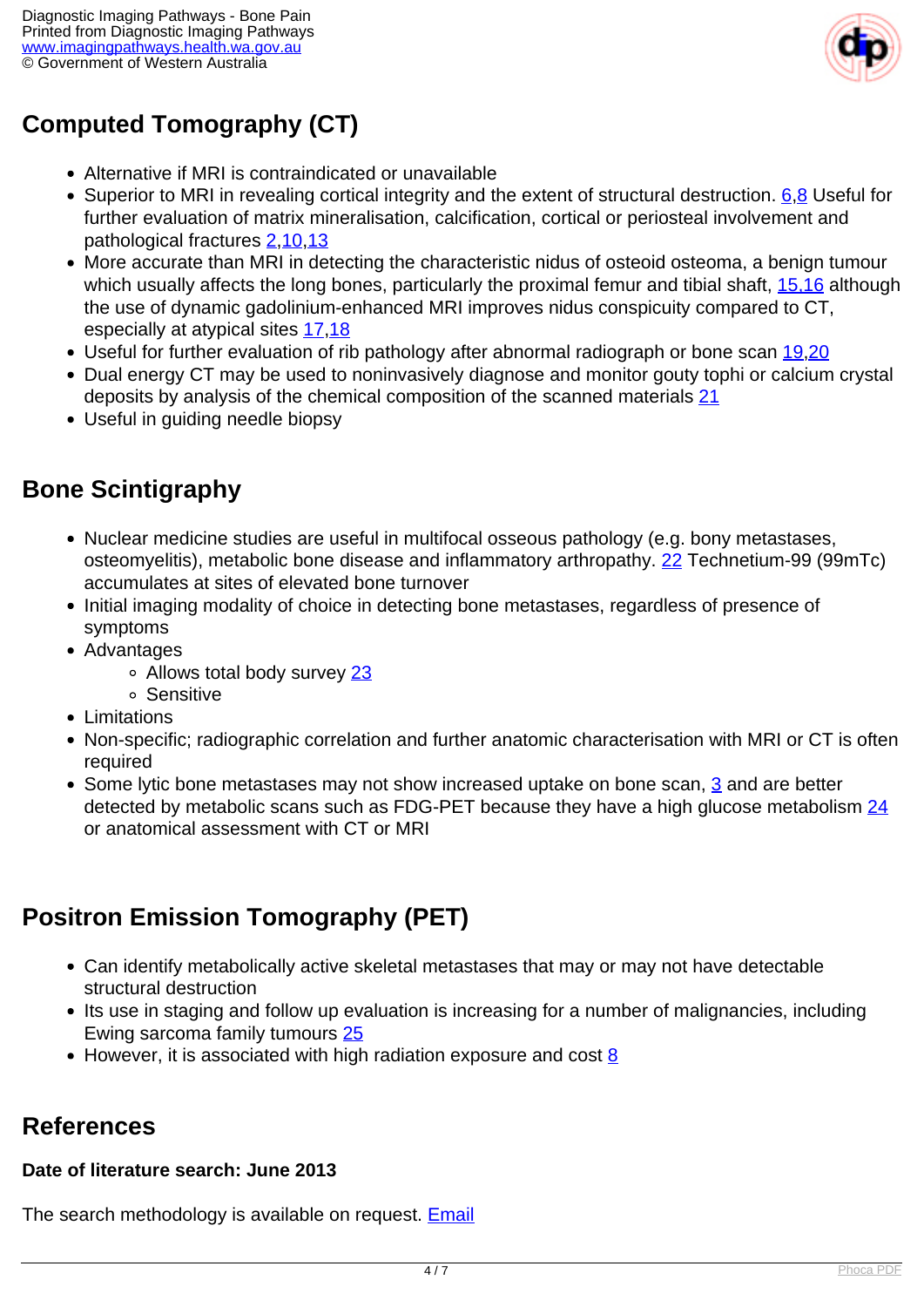

References are graded from Level I to V according to the Oxford Centre for Evidence-Based Medicine, Levels of Evidence. [Download the document](http://www.cebm.net/wp-content/uploads/2014/06/CEBM-Levels-of-Evidence-2.1.pdf)

- 1. National Institute for Health and Care Excellence (NICE). **NICE Clinical Guideline 27: Referral guidelines for suspected cancer.** 2005 [updated 2011 April; cited 2013 June 25th]. (Evidence based guidelines). [View the guidelines](http://publications.nice.org.uk/referral-guidelines-for-suspected-cancer-cg27/guidance#bone-cancer-and-sarcoma)
- 2. Expert Panel on Musculoskeletal Imaging:, Morrison W, Zoga A, Daffner RH, Weissman BN, Bancroft L, et al. **ACR Appropriateness Criteria: Primary bone tumours.** American College of Radiology; 2009 [cited 2013 April 1]. (Evidence based guideline). [View the guideline](http://www.acr.org/~/media/ACR/Documents/AppCriteria/Diagnostic/PrimaryBoneTumors.pdf)
- 3. Ludwig H, Kumpan W, Sinzinger H. **Radiography and bone scintigraphy in multiple myeloma: a comparative analysis.** Br J Radiol. 1982;55(651):173-81. (Level III evidence)
- 4. Dimopoulos M, Terpos E, Comenzo RL, Tosi P, Beksac M, Sezer O, et al. **International myeloma working group consensus statement and guidelines regarding the current role of imaging techniques in the diagnosis and monitoring of multiple Myeloma.** Leukemia. 2009;23(9):1545-56. (Evidence based guidelines)
- 5. Frank JA, Ling A, Patronas NJ, Carrasquillo JA, Horvath K, Hickey AM, et al. **Detection of malignant bone tumors: MR imaging vs scintigraphy.** AJR Am J Roentgenol. 1990;155(5):1043-8. (Level III evidence)
- 6. Hogeboom WR, Hoekstra HJ, Mooyaart EL, Freling NJ, Veth RP, Postma A, et al. **MRI or CT in the preoperative diagnosis of bone tumours.** Eur J Surg Oncol. 1992;18(1):67-72. (Level II evidence)
- 7. Bloem JL, Taminiau AH, Eulderink F, Hermans J, Pauwels EK. **Radiologic staging of primary bone sarcoma: MR imaging, scintigraphy, angiography, and CT correlated with pathologic examination.** Radiology. 1988;169(3):805-10. (Level II evidence)
- 8. Yu HHM, Tsai Y-Y, Hoffe S. **Overview of diagnosis and management of metastatic disease to bone.** Cancer Control. 2012;19(2):84-91. (Review article)
- 9. Ilaslan H, Schils J, Nageotte W, Lietman SA, Sundaram M. **Clinical presentation and imaging of bone and soft-tissue sarcomas.** Cleve Clin J Med. 2010;77 Suppl 1:S2-7. (Review article)
- 10. Pettersson H, Gillespy T, 3rd, Hamlin DJ, Enneking WF, Springfield DS, Andrew ER, et al. **Primary musculoskeletal tumors: examination with MR imaging compared with conventional modalities.** Radiology. 1987;164(1):237-41. (Level III evidence)
- 11. Collins MS, Koyama T, Swee RG, Inwards CY. **Clear cell chondrosarcoma: radiographic, computed tomographic, and magnetic resonance findings in 34 patients with pathologic correlation.** Skeletal Radiol. 2003;32(12):687-94. (Level II evidence)
- 12. Murphey MD, Jelinek JS, Temple HT, Flemming DJ, Gannon FH. **Imaging of periosteal osteosarcoma: radiologic-pathologic comparison.** Radiology. 2004;233(1):129-38. (Level II/III evidence)
- 13. Littrell LA, Wenger DE, Wold LE, Bertoni F, Unni KK, White LM, et al. **Radiographic, CT, and MR imaging features of dedifferentiated chondrosarcomas: a retrospective review of 174 de novo cases.** Radiographics. 2004;24(5):1397-409. (Level II/III evidence)
- 14. Murphey MD, wan Jaovisidha S, Temple HT, Gannon FH, Jelinek JS, Malawer MM. **Telangiectatic osteosarcoma: radiologic-pathologic comparison.** Radiology. 2003;229(2):545-53. (Level III evidence)
- 15. Assoun J, Richardi G, Railhac JJ, Baunin C, Fajadet P, Giron J, et al. **Osteoid osteoma: MR imaging versus CT.** Radiology. 1994;191(1):217-23. (Level III evidence)
- 16. Davies M, Cassar-Pullicino VN, Davies AM, McCall IW, Tyrrell PN. **The diagnostic accuracy of MR imaging in osteoid osteoma.** Skeletal Radiol. 2002;31(10):559-69. (Level III evidence)
- 17. Zampa V, Bargellini I, Ortori S, Faggioni L, Cioni R, Bartolozzi C. **Osteoid osteoma in atypical locations: the added value of dynamic gadolinium-enhanced MR imaging.** Eur J Radiol. 2009;71(3):527-35. (Level III evidence)
- 18. Liu PT, Chivers FS, Roberts CC, Schultz CJ, Beauchamp CP. **Imaging of osteoid osteoma**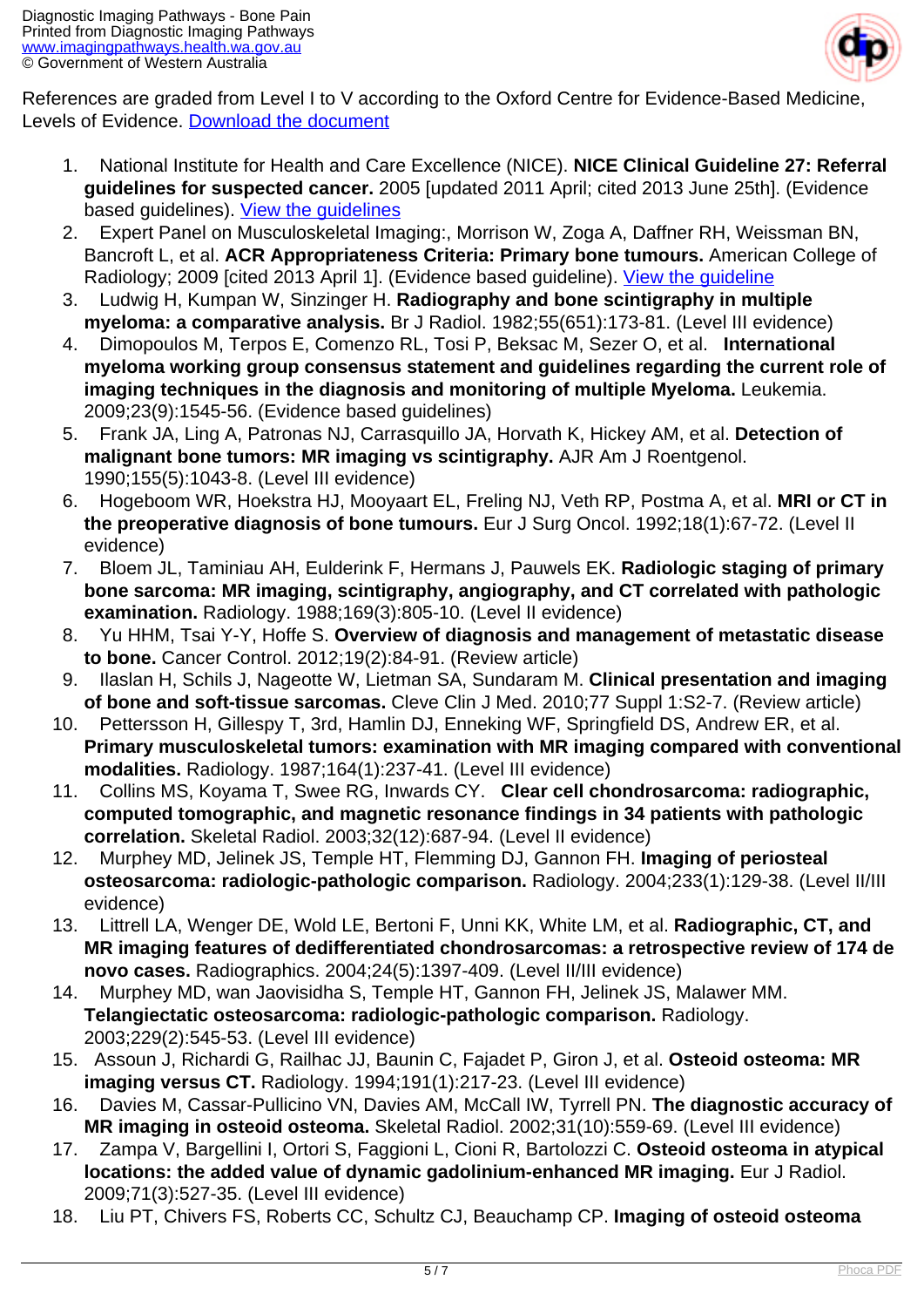

**with dynamic gadolinium-enhanced MR imaging.** Radiology. 2003;227(3):691-700. (Level III evidence)

- 19. Niitsu M, Takeda T. **Solitary hot spots in the ribs on bone scan: value of thin-section reformatted computed tomography to exclude radiography-negative fractures.** J Comput Assist Tomogr. 2003;27(4):469-74. (Level II/III evidence)
- 20. Levine BD, Motamedi K, Chow K, Gold RH, Seeger LL. **CT of rib lesions.** AJR Am J Roentgenol. 2009;193(1):5-13. (Review article)
- 21. Dalbeth N, Choi HK. **Dual-energy computed tomography for gout diagnosis and management.** Curr Rheumatol Rep. 2013;15(1):301. (Review article)
- 22. The Royal College of Radiologists. **iRefer 7.0.1: Making the best use of clinical radiology.** 2012 [updated 2012 Jan; cited 2013 May 5]; 7. (Evidence based guideline). View the quideline
- 23. Schaffer DL, Pendergrass HP. **Comparison of enzyme, clinical, radiographic, and radionuclide methods of detecting bone metastases from carcinoma of the prostate.** Radiology. 1976;121(2):431-4. (Level III evidence)
- 24. Du Y, Cullum I, Illidge T, Ell P. **Fusion of metabolic function and morphology: sequential [18F]fluorodeoxyglucose positron-emission tomography/computed tomography studies yield new insights into the natural history of bone metastases in breast cancer.** J Clin Oncol. 2007;25(23):3440-7. (Level II evidence)
- 25. Treglia G, Salsano M, Stefanelli A, Mattoli MV, Giordano A, Bonomo L. **Diagnostic accuracy of (1)(8)F-FDG-PET and PET/CT in patients with Ewing sarcoma family tumours: a systematic review and a meta-analysis.** Skeletal Radiol. 2012;41(3):249-56. (Level I/II evidence)

| <b>Consent to Procedure or Treatment</b><br><b>Computed Tomography (CT)</b><br><b>Radiation Risks of X-rays and Scans</b><br><b>Contrast Medium (Gadolinium versus</b><br>lodine)<br><b>Bone Scan</b><br><b>Gadolinium Contrast Medium</b><br><b>Computed Tomography (CT)</b><br><b>Iodine-Containing Contrast Medium</b><br><b>Magnetic Resonance Imaging (MRI)</b><br><b>Magnetic Resonance Imaging (MRI)</b><br>Plain Radiography (X-ray)<br><b>Plain Radiography/X-rays</b><br><b>Radiation Risk of Medical Imaging During</b><br><b>Pregnancy</b><br><b>Radiation Risk of Medical Imaging for</b><br><b>Adults and Children</b> | Information from this website | <b>Information from the Royal</b><br><b>Australian and New Zealand</b><br><b>College of Radiologists' website</b> |
|--------------------------------------------------------------------------------------------------------------------------------------------------------------------------------------------------------------------------------------------------------------------------------------------------------------------------------------------------------------------------------------------------------------------------------------------------------------------------------------------------------------------------------------------------------------------------------------------------------------------------------------|-------------------------------|-------------------------------------------------------------------------------------------------------------------|
|                                                                                                                                                                                                                                                                                                                                                                                                                                                                                                                                                                                                                                      |                               |                                                                                                                   |

## **Information for Consumers**